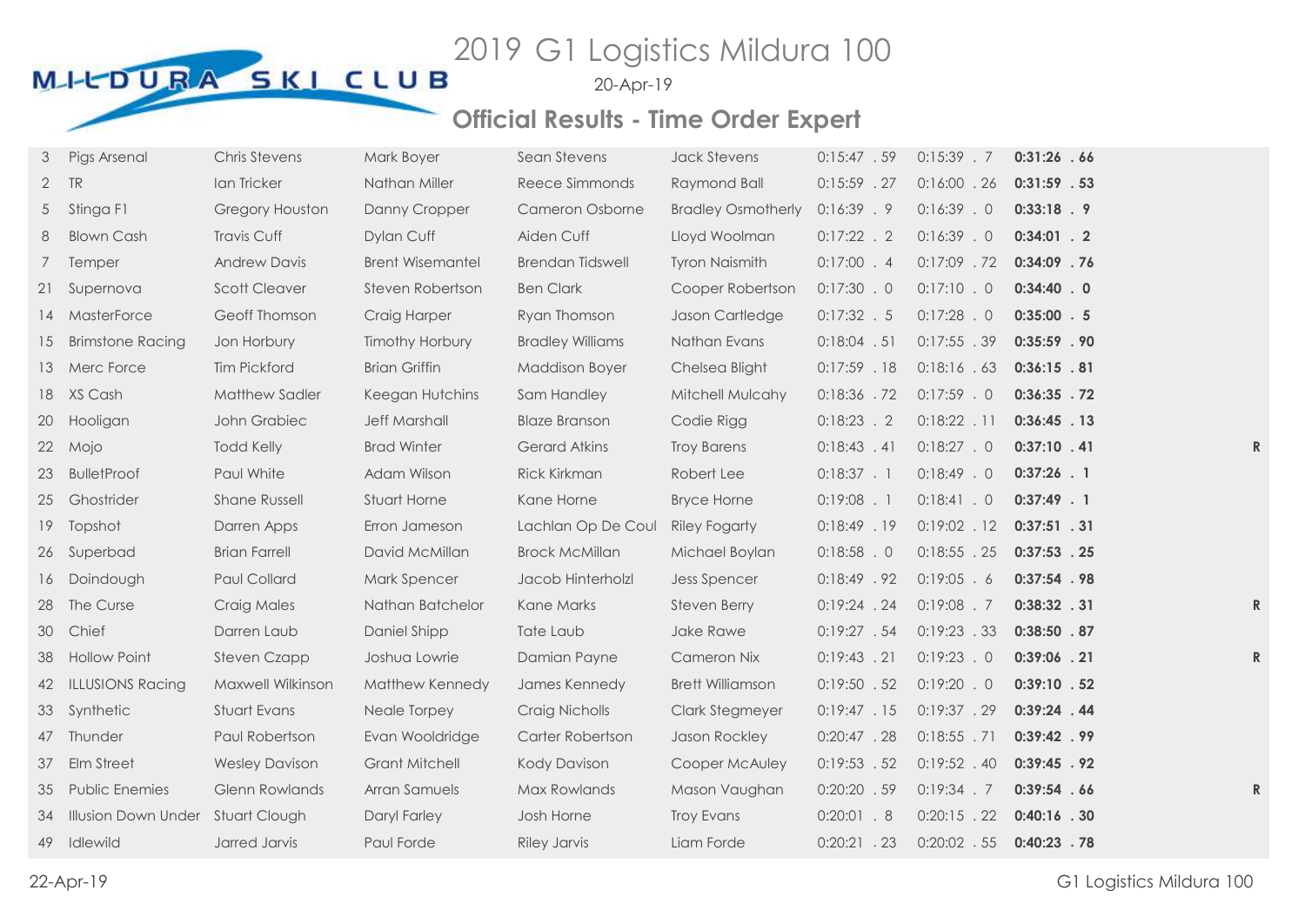20-Apr-19

| 43  | <b>River Wrecka</b>     | Paul Milne              | Shane Emanuelli        | Owen Dyball           | <b>Bronsen Weir</b>    | $0:20:21$ . 41 | $0:20:08$ . 0  | $0:40:29$ . 41 |                                 |
|-----|-------------------------|-------------------------|------------------------|-----------------------|------------------------|----------------|----------------|----------------|---------------------------------|
| 65  | <b>Mad Hatter</b>       | Mitchell Dower          | Daniel Blake           | <b>Brett Poulson</b>  | Matthew Skein          | $0:20:38$ . 34 | $0:19:58$ . 1  | $0:40:36$ . 35 |                                 |
| 32  | Extreme Meltdown        | Anthony Savona          | Sam Horne              | Ashlee Cuff           | Lucy Savona            | $0:20:32$ . 43 | $0:20:20$ . 0  | $0:40:52$ . 43 |                                 |
| 50  | Sapphire Racing         | <b>Russell Lewis</b>    | Mark Holmes            | <b>Korey Galley</b>   | Joshua Heather         | $0:20:52$ . 66 | $0:20:12$ . 0  | $0:41:04$ . 66 |                                 |
| 64  | Speed Lab               | Darren Hitchcock        | Wayne Cauchi           | Riley Cicognani       | River Hobbs            | 0:21:06 .27    | $0:20:46$ . 0  | $0:41:52$ . 27 |                                 |
| 66  | Liquid Force            | Andrew Sproull          | <b>Bradley Audsley</b> | Joshua Tyrrell        | <b>Brad Knights</b>    | 0:21:08.9      | $0:20:50$ . 0  | $0:41:58$ . 9  |                                 |
|     | 52 Showbiz              | David Tidswell          | <b>Ray Curtis</b>      | <b>Brayden Harris</b> | Paul Phegan            | 0:21:25.68     | $0:21:00$ . 0  | 0:42:25.68     |                                 |
| 53  | Team 26                 | <b>Brandon Cropper</b>  | Joanne Clinch          | <b>Blake Dingli</b>   | <b>Bailey Cropper</b>  | 0:21:27.83     | $0:21:04$ . 0  | $0:42:31$ . 83 |                                 |
|     | 117 Kaotic              | Daniel Jury             | Andrew Barnett         | Saxton Brown          | Joshua Pegorin         | 0:21:21.18     | $0:21:17$ . 25 | $0:42:38$ . 43 |                                 |
| 56  | Esky Mojo               | Greg Toole              | Oscar Baumgurtel       | <b>Bryson Toole</b>   | Zanda Haw              | $0:21:33$ . 46 | 0:21:17.3      | $0:42:50$ . 49 |                                 |
| 60  | Webb Marine<br>Services | Damien McGlynn          | Paul Tannenberg        | Adrian McGlynn        | <b>Bradley Grehan</b>  | $0:21:53$ . 57 | $0:21:05$ . 0  | $0:42:58$ . 57 |                                 |
| 59  | Pressure                | Paul McManus            | Sam Mather             | Patrick McManus       | Jason Jones            | $0:21:11$ .76  | $0:21:49$ . 23 | $0:43:00$ . 99 |                                 |
| 83  | Hardcase                | <b>Bevis Squire</b>     | Luke Baker             | <b>Ashley Davis</b>   | Jake Davis             | $0:21:53$ .73  | $0:21:08$ . 0  | $0:43:01$ . 73 |                                 |
| 82  | Kamikaze                | Chris Doonan            | <b>Rachael Howe</b>    | Zac Francis           | <b>Tyler Francis</b>   | $0:21:37$ . 40 | $0:21:25$ . 0  | $0:43:02$ . 40 |                                 |
| 55  | Chosen 2                | Wayne Duggan            | <b>Andrew Hutchins</b> | Emma Barnes           | Gavin Arnott           | 0:21:48.52     | $0:21:29$ . 17 | 0:43:17.69     |                                 |
| 62  | <b>Velocity Racing</b>  | <b>Timothy Everist</b>  | Natalie Reid           | Joshua Reid           | <b>Brock Henderson</b> | $0:21:59$ . 27 | $0:21:24$ . 24 | 0:43:23.51     |                                 |
| 46  | Still Crazy             | <b>Troy Rhodes</b>      | James Cullinan         | Matthew Smith         | Mathew Rowe            | 0:19:28.82     | $0:23:57$ . 17 | 0:43:25.99     |                                 |
| 54  | Mojo 4N                 | Daniel Steley           | Matthew Thornton       | Kyle Lingard          | Alexander Watt         | $0:22:00$ . 70 | $0:21:35$ . 15 | $0:43:35$ . 85 |                                 |
| 71  | Impulsive               | Shannon Gray            | Lisa Gray              | Jake Gray             | Corey Lalor            | $0:21:48$ . 4  | $0:21:48$ . 0  | 0:43:36 .4     |                                 |
| 80  | <b>Brimstone F2</b>     | Noel Bishop             | Amber Lyons            | Wyatt Horbury         | Will Spain             | $0:22:16$ . 30 | 0:21:30.0      | $0:43:46$ . 30 |                                 |
| 79  | Peppered Bullet         | <b>Patrick Slark</b>    | Emma Williams          | Peter Harmer          | Kye Fraser             | 0:22:18.9      | $0:21:44$ . 40 | $0:44:02$ . 49 |                                 |
| 101 | Cosmos                  | <b>Brendon James</b>    | Craig Jones            | Cameron McKenzie      | Daniel Watt            | 0:22:22.68     | $0:21:42$ . 3  | $0:44:04$ . 71 |                                 |
| 75  | Raicey                  | <b>Steven Raicevich</b> | <b>Terri Rigg</b>      | Crystal Gordon        | Kyle Andrews           | $0:22:34$ . 42 | 0:21:54.31     | $0:44:28$ . 73 |                                 |
| 67  | Rush Hour               | <b>Rick Janssen</b>     | John Hatherell         | Mitchell Gogoll       | Ryan Hatherell         | 0:21:43.65     | $0:23:01$ . 0  | 0:44:44.65     | 30 sec 13.13 (a)                |
|     | 92 Korrupt              | Glenn Scanlon           | <b>Chris Neville</b>   | Nicholas Chase        | <b>Tyson Heathcote</b> | 0:23:37.18     | $0:21:10$ . 0  | $0:44:47$ . 18 | 1 min pen. 13.13<br>$(d)$ $(i)$ |
|     | 73 Agent 86             | <b>Tony Rowe</b>        | Ian Kirk               | <b>Jake Clancy</b>    | Lisa Clancy            | $0:22:36$ . 12 | $0:22:19$ . 0  | $0:44:55$ . 12 |                                 |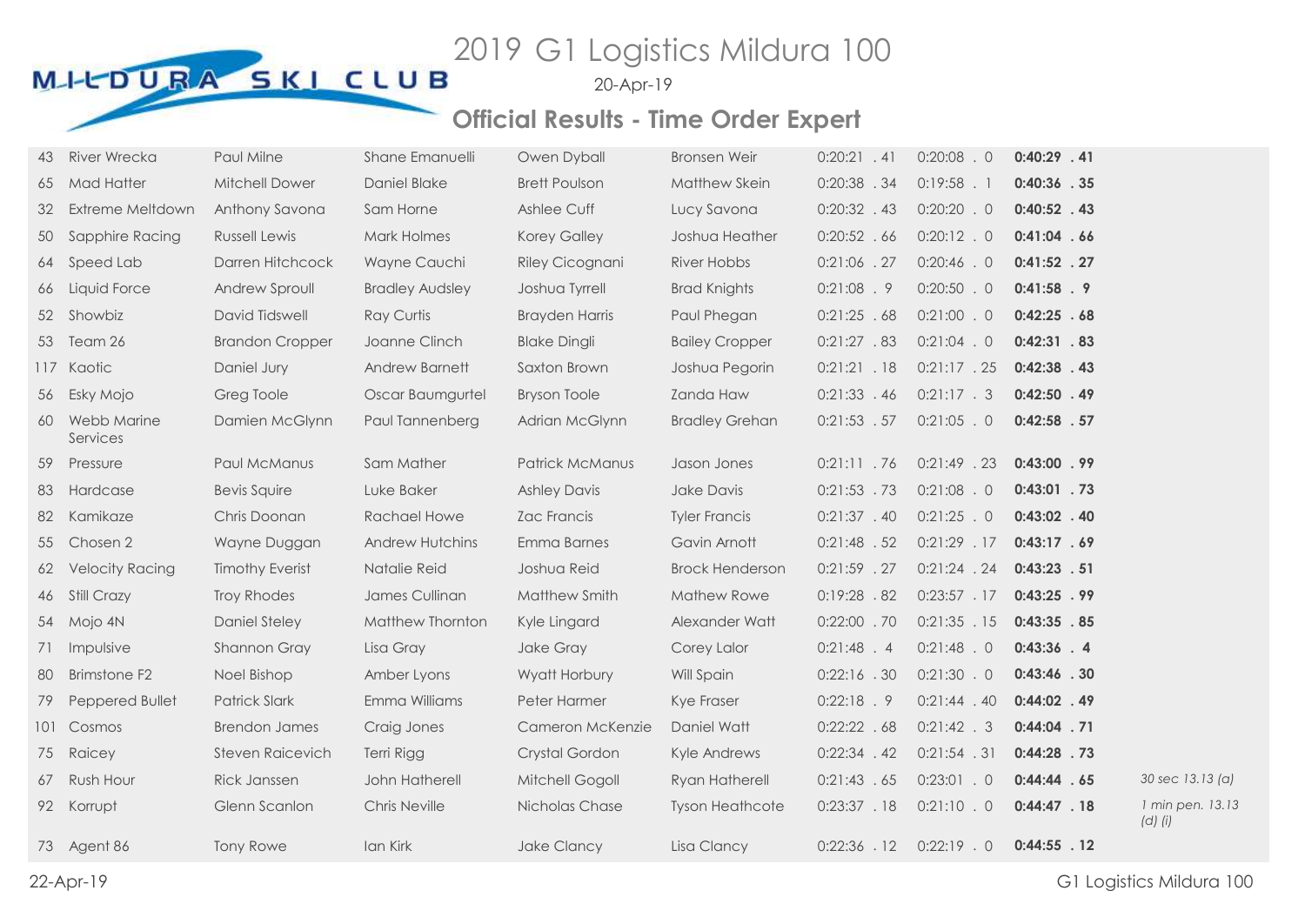20-Apr-19

|    | 111 Wyvern F2            | Alan France            | Amy Boylan               | <b>Dylan France</b>     | <b>Mason Neil</b>       | $0:22:58$ . 42 | $0:22:25$ . 20 | 0:45:23.62     |                                  |
|----|--------------------------|------------------------|--------------------------|-------------------------|-------------------------|----------------|----------------|----------------|----------------------------------|
|    | 63 Still No Dramas       | <b>Brandan McGlynn</b> | Kade Spencer             | Emma Wymer              | Zac McEwin              | 0:23:06 .58    | $0:22:25$ . 10 | 0:45:31.68     |                                  |
|    | 74 Raptor                | Andrew Donehue         | Frazer Donehue           | <b>Ben Horne</b>        | Harry Augustine         | $0:23:50$ . 43 | $0:21:58$ . 0  | $0:45:48$ . 43 | 1 min pen. 13.13<br>(d) 6.5 e ii |
| 84 | Double Trouble           | <b>Richard Manning</b> | <b>Garry Partridge</b>   | Jack Manning            | Samara Ross             | $0:23:21$ . 45 | $0:22:38$ . 0  | $0:45:59$ . 45 |                                  |
|    | 93 99 Psycho Clowns      | Daniel McMahon         | Russell Cicognani        | Haylee Gibson           | Nellie McMillan         | 0:23:25.67     | $0:22:48$ . 0  | 0:46:13.67     |                                  |
|    | 113 Harrasment           | Ross Harris            | Chelsea Harris           | <b>Tayla Stent</b>      | Hannah Spencer          | $0:23:34$ . 21 | $0:22:59$ . 0  | $0:46:33$ . 21 |                                  |
|    | 119 Epic                 | Craig Boswell          | <b>Bobbette McMillan</b> | Zak Armstrong           | <b>Riley Merchant</b>   | $0:23:40$ .35  | $0:22:53$ . 0  | 0:46:33.35     |                                  |
|    | 104 Gettin Loose         | Sean Layton            | Brett Lynn               | Ryan Moss               | Caleb Hill              | $0:23:58$ . 4  | $0:22:42$ . 43 | $0:46:40$ . 47 |                                  |
|    | 103 Meltdown             | Keith Consiglio        | Noah Boyer               | Alice Savona            | Abby Squire             | $0:24:40$ .38  | 0:22:56.60     | $0:47:36$ . 98 |                                  |
| 27 | <b>Brute Force</b>       | Kris Pogorelec         | <b>Tony Dempster</b>     | <b>Brendon Fogarty</b>  | Andrew McKinley         | $0:26:45$ . 27 | 0:21:56.0      | $0:48:41$ . 27 |                                  |
|    | 137 Split Decision       | Christopher Gibson     | Debbie Grehan            | Jack Gibson             | <b>Timothy Grehan</b>   | $0:25:07$ . 0  | 0:23:37.0      | $0:48:44$ . 0  |                                  |
|    | 81 Johnson Racing        | Darren Johnson         | Wayne Bushby             | Murray Bushby           | Shane Arandale          | 0:22:44.67     | $0:26:02$ . 0  | 0:48:46.67     |                                  |
|    | 100 Floor-It             | Ken Merrett            | Malinda Sheehan          | <b>Brayden Mole</b>     | <b>Bailey Henderson</b> | 0:24:46.8      | $0:24:05$ . 0  | $0:48:51$ . 8  |                                  |
| 89 | The Wedge                | David Atley            | Matthew Henderson        | <b>Scott Collins</b>    | Craig Cox               | $0:24:47$ . 3  | $0:24:28$ . 0  | $0:49:15$ . 3  |                                  |
| 88 | <b>Brutal</b>            | <b>Mark Matton</b>     | Greg Wheeler             | Colin Matton            | <b>Ben Wheeler</b>      | 0:24:37.26     | 0:24:40.26     | 0:49:17.52     |                                  |
|    | 105 Triple 666 F2 Racing | David Langham          | Georgia Coaldrake        | <b>Brooke Langham</b>   | Alexis France           | $0:25:09$ . 7  | $0:24:13$ . 73 | 0:49:22 .80    |                                  |
|    | 114 Reload               | Anthony Hore           | Jackson Lowry            | Kim McEgan              | Cameron Horne           | $0:25:29$ . 30 | $0:24:13$ . 0  | $0:49:42$ . 30 |                                  |
|    | 118 Thundernuts 500      | <b>Cameron Cox</b>     | Daniel Branson           | <b>Sharna Dominguez</b> | Kasey Branson           | $0:25:09$ . 1  | $0:24:35$ . 0  | $0:49:44$ . 1  |                                  |
|    | 90 Friction              | Colin Rimmer           | Nathan Caruana           | Duane Rimmer            | Ashley Caruana          | 0:25:07.16     | $0:24:40$ . 73 | 0:49:47.89     |                                  |
|    | 147 Exertion             | Justin McLeish         | Chloe McLeish            | <b>Brett Segat</b>      | Alex Johnston           | $0:25:21$ . 15 | $0:24:47$ . 0  | $0:50:08$ . 15 |                                  |
|    | 97 Venom Racing          | Troy Jeffries          | <b>Blair Thomson</b>     | Mitchell Rowley         | Ryan Peel               | $0:25:15$ . 14 | 0:24:57.0      | $0:50:12$ . 14 |                                  |
|    | 102 Kidz Boat            | <b>Ricky Evans</b>     | Michael Henderson        | Jacinta Evans           | Liam Fraser             | $0:25:44$ . 75 | 0:24:47.5      | $0:50:31$ . 80 |                                  |
|    | 94 The Contractor        | Neil Donald            | Claire Lee               | Jaymi Clancy            | Jasmin Payne            | 0:25:34.11     | $0:25:03$ . 34 | $0:50:37$ . 45 |                                  |
|    | 140 Jagged Edge          | Ryan Wells             | <b>Heath Clarke Snr</b>  | <b>Michael Hobbs</b>    | <b>Heath Clarke</b>     | $0:25:43$ . 9  | $0:24:58$ . 0  | $0:50:41$ . 9  |                                  |
|    | 126 Silent Witness       | Peter Stutterd         | Nathan Perkins           | Rove Hocking            | Dylan Koch              | 0:25:39 .36    | 0:25:15.60     | $0:50:54$ . 96 |                                  |
|    | 136 Carneage             | Adam Carne             | Shane Henderson          | <b>Summer Carne</b>     | Eden Henderson          | 0:25:43.67     | 0:25:31.9      | $0:51:14$ . 76 |                                  |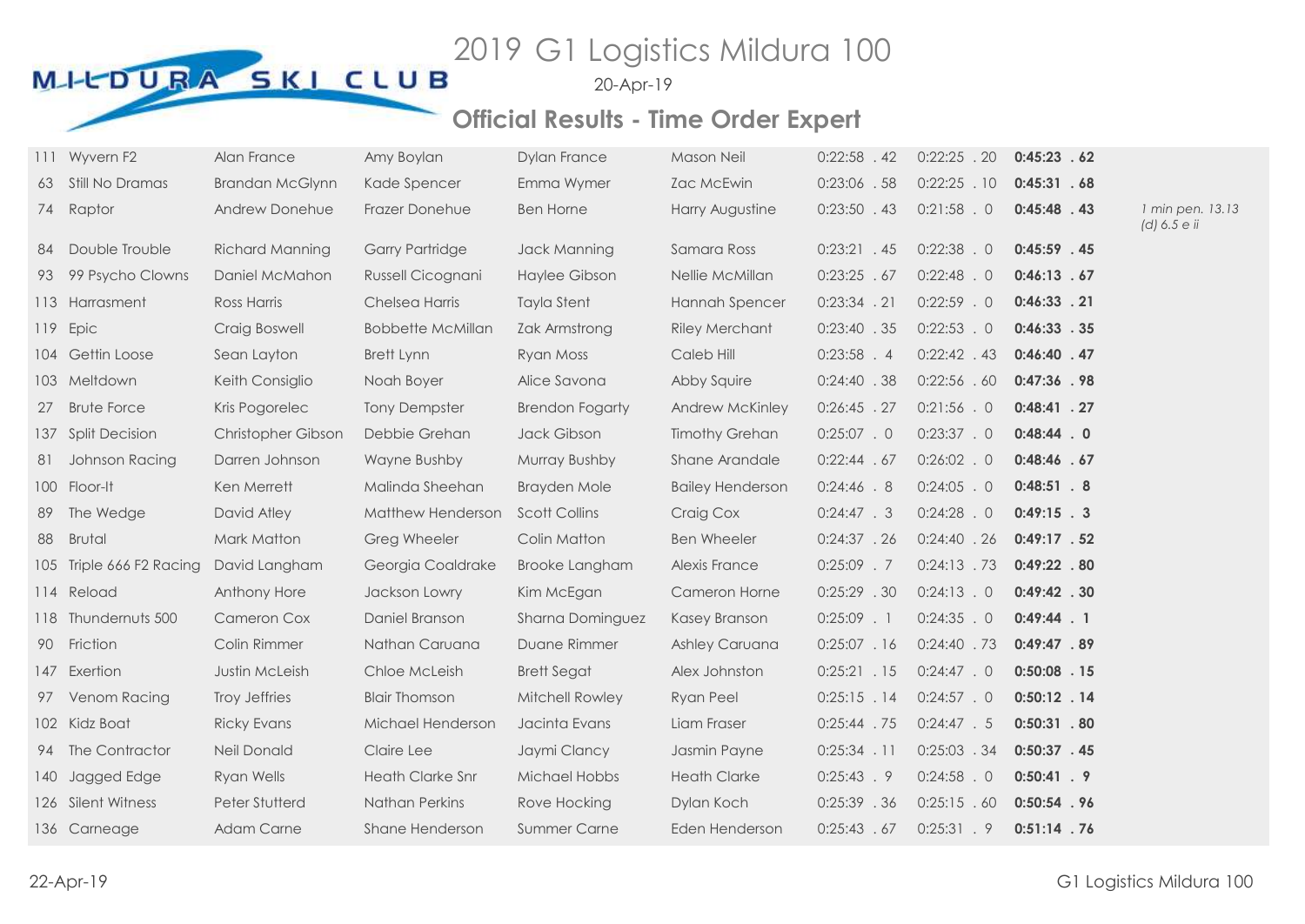20-Apr-19

|     | 132 My Three Monkeyz          | Nathan Merchant         | Damien Rogers            | Logan Merchant           | <b>Madison Rogers</b>            | $0:26:09$ . 17 | $0:25:11$ . 0  | $0:51:20$ . 17 |  |
|-----|-------------------------------|-------------------------|--------------------------|--------------------------|----------------------------------|----------------|----------------|----------------|--|
| 109 | <b>Head Hunter</b>            | Pauline Butler          | <b>Trent Thomas</b>      | Kevin Butler             | Dylan Rowe                       | $0:26:15$ . 2  | 0:25:37.0      | $0:51:52$ . 2  |  |
| 123 | <b>Flaamin</b>                | Allan Ross              | Mark Neal                | Anabelle Ross            | <b>Charlotte Neal</b>            | $0:26:07$ . 49 | $0:25:59$ . 0  | $0:52:06$ . 49 |  |
| 99  | Murrumbidgee<br>Magic         | Rodney Senior           | Jacob Smith              | <b>Corrine Donald</b>    | Erin Davis                       | $0:26:42$ . 51 | $0:26:01$ . 0  | $0:52:43$ . 51 |  |
| 86  | Ignition                      | Dave McMillan           | <b>Patrick Dobbs</b>     | Daniel McMillan          | Lee Tattersall                   | 0:28:49.6      | $0:24:06$ . 0  | $0:52:55$ . 6  |  |
|     | 129 Raw Deal                  | lan Buffon              | Christopher<br>McGlashan | Jack Buffon              | <b>Harrison Wooding</b>          | 0:26:47.12     | $0:26:33$ . 0  | $0:53:20$ . 12 |  |
| 127 | <b>Ballistic Still</b>        | <b>Barney Patterson</b> | Graeme Lightbody         | <b>Britney Lightbody</b> | Jamieson Horne                   | $0:26:24$ . 39 | $0:26:58$ . 34 | $0:53:22$ . 73 |  |
| 72  | Express Lab                   | Daniel Brundell         | Nathan Brundell          | Jack Battye              | Mitch Campbell                   | $0:25:04$ . 46 | $0:28:29$ . 11 | 0:53:33.57     |  |
| 120 | Loose Change                  | <b>Peter Phillips</b>   | John Baumgurtel          | <b>Harrison Phillips</b> | Brooklyn Baumgurtel 0:26:44 . 43 |                | $0:27:20$ . 0  | $0:54:04$ . 43 |  |
| 110 | Wild Nights                   | Stewart McCandlish      | Cameron Hall             | Jacqui McCandlish        | Paige Helson                     | 0:26:57.56     | 0:27:24.0      | $0:54:21$ . 56 |  |
| 128 | Arkham Asylum                 | <b>Brett Spits</b>      | Madison Smith            | Jacinta Halmshaw         | Natasha Evangelou 0:30:11 . 9    |                | $0:24:32$ . 47 | $0:54:43$ . 56 |  |
|     | 146 Cracklin                  | Michael Bohan           | Rebecca Lawrence         | <b>Ben Smith</b>         | <b>Brenton Simpson</b>           | 0:26:11.41     | 0:28:32.16     | $0:54:43$ . 57 |  |
|     | 151 Walk on Water             | <b>Ben Trevena</b>      | Justin Bartolo           | Lillian Trevena          | <b>Sky Bourke</b>                | $0:27:07$ . 55 | $0:28:08$ . 41 | $0:55:15$ . 96 |  |
| 145 | <b>Tsunami Marine</b>         | Dave Benn               | <b>Robert Matton</b>     | Tyler Tannenberg         | Max Stewart                      | 0:26:18.82     | 0:29:21.11     | $0:55:39$ . 93 |  |
| 130 | Aggression                    | Gerhard John            | Jason Keady              | Joel Crowther            | <b>Trent Fennell</b>             | 0:28:43.59     | 0:28:35.6      | $0:57:18$ . 65 |  |
| 134 | <b>Against The Grain</b>      | Kris Freeman            | Kevin Grech              | Greg Fenech              | Leigh Freeman                    | 0:28:46 .59    | $0:28:48$ . 0  | $0:57:34$ . 59 |  |
|     | 135 Struggle Duck             | <b>Jon Davies</b>       | <b>Matthew Collins</b>   | Jessica Lee              | <b>Gabhriel Collins</b>          | 0:29:23.34     | $0:28:53$ . 0  | $0:58:16$ . 34 |  |
|     | 155 Kidstuff                  | Jason Walsh             | Dianne Walsh             | Kianna Walsh             | Jaali Walsh                      | 0:29:29.0      | 0:28:57.65     | 0:58:26 .65    |  |
|     | 142 Wastindough               | Lance Muus              | <b>Bianca Pegorin</b>    | Dannielle Spencer        | Jake Muus                        | 0:29:38 .20    | 0:29:13.0      | $0:58:51$ . 20 |  |
|     | 148 Back In Black             | <b>Daniel Geddes</b>    | Paul Rogerson            | Macy Rogerson            | Alexandra Geddes                 | 0:29:34.27     | 0:29:50.16     | $0:59:24$ . 43 |  |
| 149 | Anger Management Samuel Lucas |                         | Nicholas Mallia          | Simon Drew               | <b>Matthew Edwards</b>           | 0:30:08 .75    | $0:29:25$ . 0  | $0:59:33$ . 75 |  |
|     | 152 Mercury Racing            | David Coaldrake         | <b>Cameron Prescott</b>  | <b>Jack Simmonds</b>     | Demi Simmonds                    | $0:31:03$ . 11 | $0:29:32$ . 43 | 1:00:35 .54    |  |
|     | 106 Recovery                  | Clinton Cartwright      | Michael Edwards          | Joshua Edwards           | Mark Coleman                     | $0:37:40$ . 32 | $0:23:13$ . 0  | $1:00:53$ . 32 |  |
|     | 154 Hanka Chief               | Robert Bertram          | Cameron Reid             | Kade Laub                | Jackson Bertram                  | 0:31:18.24     | $0:29:52$ .28  | $1:01:10$ . 52 |  |
|     | 115 Mad Kiwi                  | Douglas Binnie          | Darren Walker            | Leanne Binnie            | <b>Matthew Swindells</b>         | $0:27:25$ . 63 | 0:34:09 .34    | 1:01:34 . 97   |  |
|     | 144 Interceptor               | Doug Walton             | Anthony Taylor           | Shayne Taylor            | Joshua Milburn                   | 0:35:25.58     | $0:26:26$ . 35 | $1:01:51$ . 93 |  |
|     |                               |                         |                          |                          |                                  |                |                |                |  |